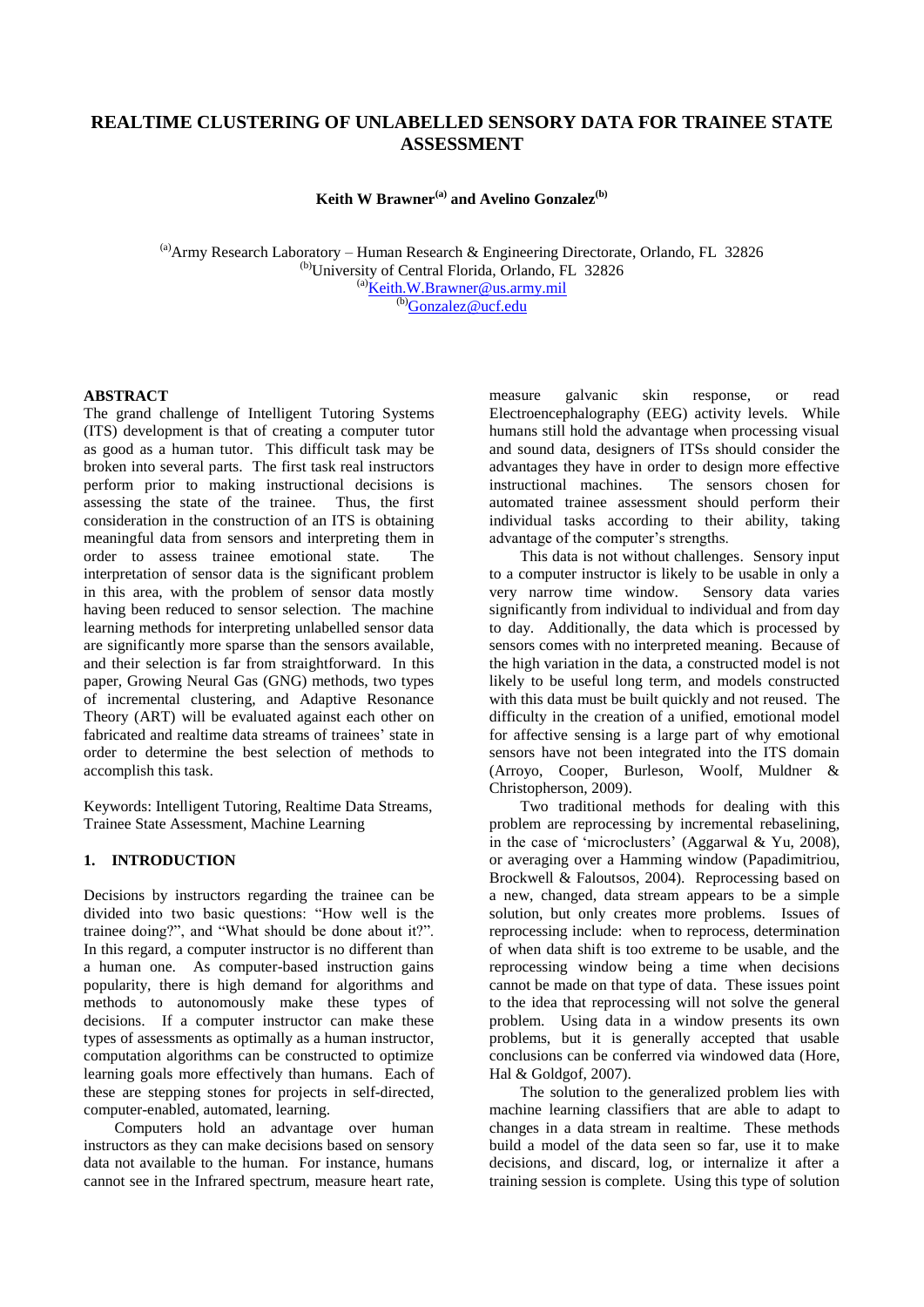provides an accurate assessment of trainee state, but creates the problem of dealing with a realtime data stream.

### **2. REALTIME DATA STREAM PROBLEMS**

Processing realtime sensory data is becoming increasingly easier as computation gains speed and takes advantage of multiple cores. Even though computers are becoming faster, the primary trouble with data streams does not lie in the speed of computation. Algorithms dealing with realtime data streams must deal with the critical issues of potentially infinite length, concept detection, concept evolution, and concept drift (Beringer & Hüllermeier, 2006). Each of these presents their own problems for classification.

Sensory data is inherently unlabelled. Sensor measurements, while accurate, do not natively imply anything about the item which they are measuring. Just as a nuclear engineer can use a temperature sensor to measure the temperature of a reactor core, the sensor does not tell him the implications of that temperature. An individual, or algorithm in place of an individual, must give meaning to the collected data. In the same fashion, measurements of heart rate variability in a trainee are not interpreted for their implications on learning and training. However, asking the trainee their state at each heartbeat, second, or minute is not only impractical, but a task that distracts from learning. Labels for state data must be computer-generated, infrequently polled from the user, or a combination of both.

## **2.1. Infinite Length**

The fundamental problem when dealing with realtime data streams is the potentially infinite length. Any machine learning algorithm that relies on viewing all data to make a decision at current time will fail to process a potentially infinite stream. Although the data stream is not infinite in the real sense, the practical implication of infinite length is the presence of a point of diminishing returns. For any algorithm that depends on the presence all data to make a decision there is a point where there is too much data to process and make a decision before more data is presented. The implication at this point is that the algorithm can no longer perform in realtime. While certain algorithms may be used up to a hundred, thousand, or million data points the presence of the limiting number is not recoverable. The infinite length problem immediately discounts the use of traditional systems of machinelearning such as Bayesian Networks. Training algorithms that iterate over all previous inputs, such as backpropagation with Artificial Neural Networks (ANNs), also must be discarded.

As an example, in the domain of trainee state assessment from sensor streams, the duration of a given scenario-based training event is unknown and the sampling rate can be over 500 Hz with two dimensions.

### **2.2. Concept Detection**

The second problem in dealing with realtime data streams is the presentation of a new, previously unknown, class of data. Because there is no fundamental limit to the types of observations, there must be a method for detection of the novelty. This makes many traditional, unmodified, machine learning methods impractical, such as Support Vector Machines and Decision Trees, which are unable to dynamically respond to the development of new, previously unseen, classes of data.

In the domain of interest, the number of moods or their representation is not known prior to observation. Even if the number of states is known *a priori*, there is no guarantee that any of the states will be represented in a given period, that one state will correspond to one location within the observational space, or that one state will correspond to only one location of the sampling space.

## **2.3. Concept Drift**

The third issue when dealing with realtime data streams is the problem of the underlying concepts changing over time. In the domain of interest, a particular mood of a trainee can represent itself differently over time. For instance, in an unpublished Galvanic Skin Response (GSR) classification experiment, spikes were observed in a GSR data stream of people exposed to fear-based imagery. However, after the spike had been resolved and the image had been rescinded, both the next rest state and next image presented demonstrated elevated GSR measures. This is not indicative of the subject evidencing strong emotion in the rest state or stronger emotion in response to fear-based imagery, but instead evidence of a change in baseline observation. This further rules out ideas such as Hamming window baselining as a possible solution. The experiment that dealt with this datastream evidenced poor performance using NeuroEvolution of Augmenting Topologies, which has elements of ANNs and Genetic Algorithms, to attempt classification. This indicates that such methods would not be successful, even with realtime modifications. A 2010 study, pictured below, found similar observance patterns among GSR data.



Figure 1: Example of concept drift changing baseline measurements in one-dimensional, time-aligned, GSR data (Gao, Raine, Venables, Dawson & Mednick, 2010)

### **2.4. Concept Evolution**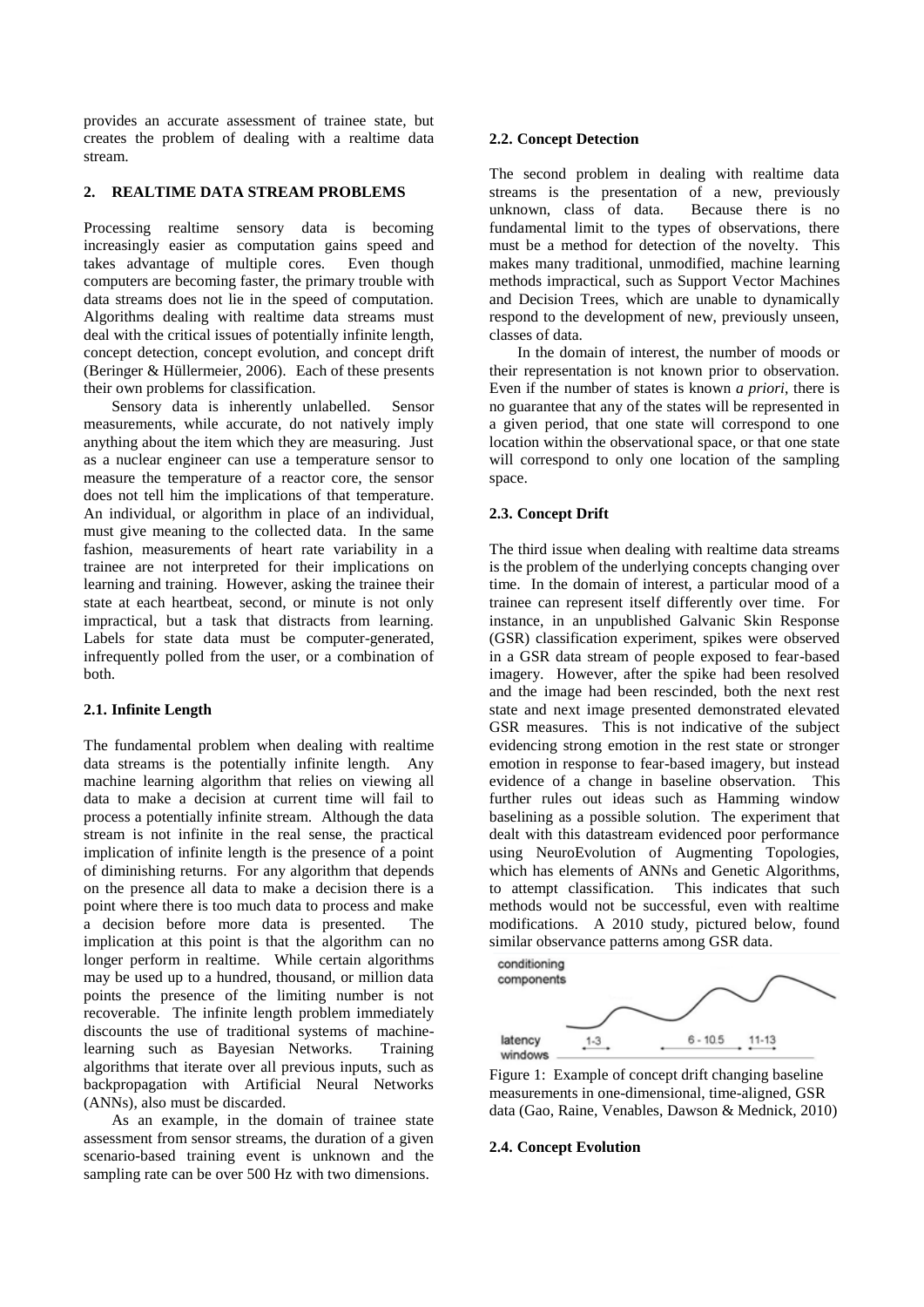The final problem present in realtime data streams is concept evolution. This is observed when an already evolved concept presents itself in a way different from before. In the domain of text mining, this is presented by using different words to express the same concept (Masud et. al. 2010). In the domain of trainee state modeling, this may represent itself as a changed baseline in one dimension and a different baseline in another; however, it is unknown what types of sensory measurements are likely to experience the evolution of one concept differently in the represented tested sampling space.

### **3. POTENTIAL SOLUTIONS**

The nature of this problem lends itself to several branches of machine learning. Unsupervised methods can be used in order to cluster inherently unlabelled sensory information. Information can then be attached to the clusters in a semi-supervised manner to give meaning to the data. For instance, unsupervised methods can point out general data trends and use another algorithm, or infrequent survey data, to give these established categories various implications. Supervised or statistical Machine Learning can process clusters with attached meaning to recommend instructional decisions for learning goals or outcomes.

The components of this section will summarize algorithms that will be tested against the first portion of the adaptive tutoring problem; continuous, realtime, noisy, sensor data.

#### **3.1. Incremental Clustering**

Clustering is a type of unsupervised learning operating on the principle of determining the distance from an observed point in sample space to other points relative to it. If the observed point is within a threshold distance of similarity to other points, it is assumed to have a relationship to them and is clustered together. Examples of clustering include hierarchal clustering, graph clustering, and k-means (Jain, 2008).

Two types of incremental clustering algorithms are used for this paper as a baseline measurement of performance. Both of these are k-means variants adapted for incremental use on data streams of potentially infinite length. The performance of these algorithms is expected to flag on the problems of drift and evolution, but provides a reasonable baseline approach upon which to compare the other methods presented.

The first clustering algorithm used in this paper is adapted from [http://gromgull.net,](http://gromgull.net/) and closely follows the approach of online agglomerate clustering (Guedalia., London & Werman, 1998). This approach is summed up in their work as, for each point:

*Move the closest centroid towards the datapoint Merge the two closest centroids, if appropriate*

*Creates one redundant centroid Set redundant centroid equal to the datapoint*

The second method is custom-developed, but follows the basic point recognition algorithm pseudocode:

*For each point*

*Compare point to all known clusters If no cluster is within vigilance create new cluster here else*

*move matched cluster up to <delta> in the direction of the recent point*

### **3.2. Growing Neural Gas (GNG)**

Neural Gas is a method of finding the optimal data representations based on feature vectors. It was inspired by the successes of ANNs and Self Organizing Maps, and has been used as an alternative to clustering. An incremental version has been created in the form of GNG (Holmstrom 2002), and is expected to outperform baseline clustering on the problems of interest. The general algorithm is below, for each new data point, although the specific implementation in that experiment may be slightly different, as the Modular toolkit for Data Processing (MDP) 2.6 implementation was used:

- *If appropriate (current point does not correspond to known information), create new reference arc, store error*
- *Else increment age of all arcs in this area, move existing arcs towards new data, establish new ages for arcs*

*Remove Aged arcs*

*If any non-emanating arcs exist, remove them*

*If it is the time to add a new point (due to timing)*

*Add a new reference point, halve the distances of the existing arcs to this point, scale the existing errors*

*Compute non-Hamiltonian path of all arcs (depth first) For this point against each class:*

- *If there are few related nodes, compute the probability of the point belonging to the lowest error class*
- *Else determine the modified shape of the cluster it is most likely to belong to*

## **3.3. Adaptive Resonance Theory (ART)**

ART is a type of neural network architecture which classifies objects based on the activation of nodes in the structure. It was developed to classify data in a onepass learning environment (Carpenter & Grossberg, 1995), and has performance roughly equivalent to neural networks with significantly reduced training time. In its most basic form ART draws n-dimensional hypercubes around similar input patterns, where n is the dimension of the input data. Matched data is the data that falls within the smallest hypercube or of the class of the closest available hypercube. Hypercubes are expanded to compensate for new data in accordance with parameter settings. Although sometimes viewed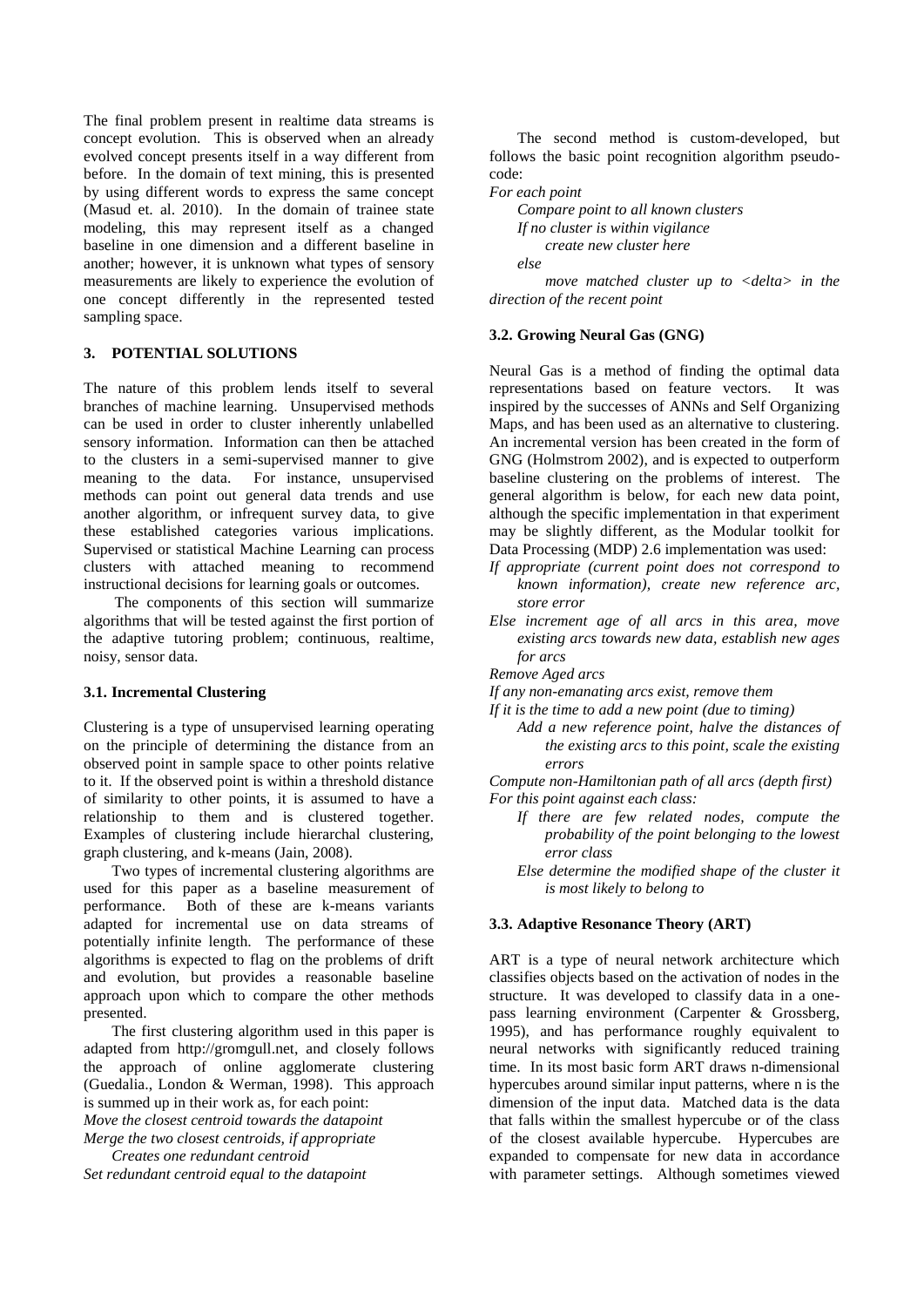as a disadvantage, ART systems are capable of one-pass learning, and are consequentially sensitive to the input order of data. It is expected that ART systems will respond well to the problem of evolution, but poorly to the problem of drift.

### **3.4. Parameters used in this experiment**

The parameters used in this experiment for online agglomerate clustering was a maximum cluster number of 15. The incremental k-means approach used a delta parameter, corresponding to a numeric value of how much to change in response to a new point, of 10%. It also used a vigilance parameter, corresponding to a maximum percentage error before creating a new cluster of 20%. These values were chosen based upon minor experimental sampling.

The ART algorithm used in these experiments was complement coded, with no category maximum, fast learning, a vigilance of .9, and a bias of .000001. More information about ART parameters can be found in the original paper (Carpenter & Grossberg, 1995) or about this specific implementation via the pyrobot users group.

The GNG algorithm used in this paper is implemented as part of the Open Source Modular Toolkit for Data Processing, with the following parameters: alpha =  $.1$ , lamda=20, eps\_beta= $.5$ , max\_nodes=400, max\_age=10, epilon\_n=.06, d=0.995. These all all roughly recommended parameter settings. More information about these parameters can be found in the MDP 2.6 website: [http://mdp](http://mdp-toolkit.sourceforge.net/)[toolkit.sourceforge.net/,](http://mdp-toolkit.sourceforge.net/) or in the published paper (Zito, Wilbert, Wiskott & Berkes, 2009).

### **4. PROBLEM SPACE**

In order to test each algorithm, several datasets were obtained. The benchmark datasets include: a fabricated two dimensional set of predefined shapes, a fabricated two dimensional point-drawing of shapes representing movement from one class of data to the next, and a two dimensional real dataset of electrocardiology (ECG) and GSR data taken during an experiment, and a three dimensional real dataset of EEG-classified trainee state.

### **4.1. Ordered set of point-drawn shapes**

A set of predefined shapes will be chosen to represent the problem space of generic, unsupervised, classification. The points are presented in order of shape appearance in order to establish how well each classification algorithm responds to the development of new data classes over time. Each shape is Gaussianly distributed among its boundaries with the exception of the outlined circle, which has a Gaussianly distributed ring. Points are drawn between shapes in order to simulate the gradual change of classes. This more accurately simulates the trainee state space by not providing drastically different shift. Although there is

no correct answer to this dataset, the general classification of observed shapes should be a goal. While these are quickly apparent to human eyes, it is important to note that these patterns are presented to each algorithm with very little memory. This dataset tested 4250 unique points.

### **4.2. Randomized set of point-drawn shapes**

This set uses the same set of datapoints as described in section 4.1, with the order of presentation randomized. This tests how well each algorithm remembers the states that it has previously seen. As in 4.1, this dataset tests 4250 unique points.



Figure 2: A set of predefined shapes, used in shape order for dataset 4.1, and used in randomized order for dataset 4.2

### **4.3. Feature-extracted EEG data**

A set of ECR and GSR data captured in another, currently unpublished, experiment is available to the author. The experiment involved a user interacting with a digital character in well-, and ill-defined scenarios. One of the three scenarios was deliberately made frustrating for the user in order to evince particular emotional state. A random user was selected for the use of their data, in order to gauge an idea of performance on other, similar, datasets. Technologies of eMotive EEG, Galvanic Skin Response (GSR), and electrocardiology (ECG) data were captured in this experiment. It is expected that the user demonstrated various cognitive states during the various phases of the experiment. These were, in order, a rest period, a scenario which was chosen randomly among three possible, and a survey. The performance on this set of data can be used to gauge an idea of performance on other, similar, datasets. This dataset used 9,342 points,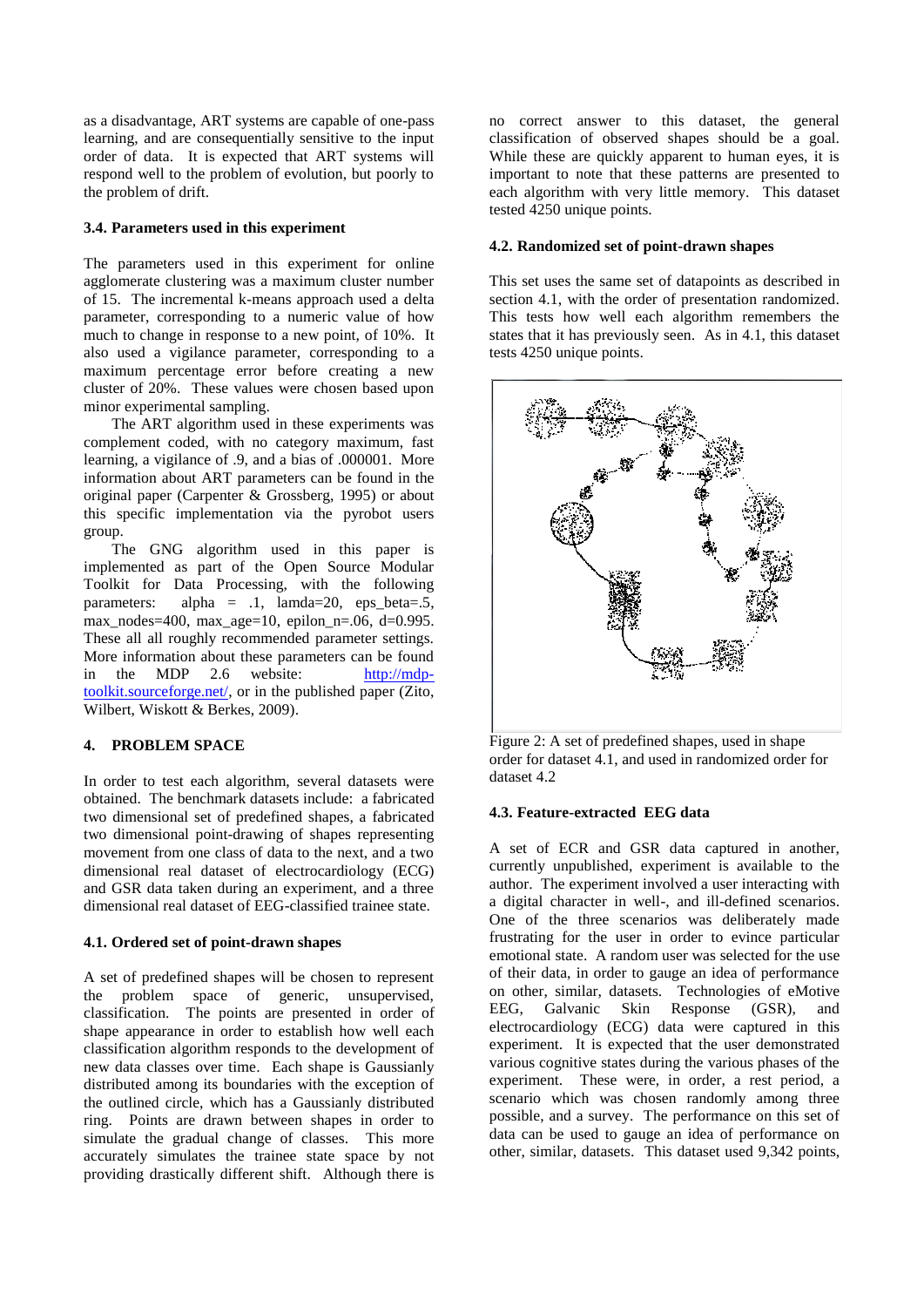corresponding to 38 minutes of actual data collection time.



**Figure 3: Classified EEG data. Short Term Excitement (STE) is along the x-axis, Boredom/Engagement is along the y-axis.**

### **4.4. ECG and GSR data**

In the experiment described above, the ECG and GSR data was collected as an additional measurement of trainee state. This dataset tested 400,000 datapoints, corresponding to 24 minutes of actual data collection time.



Figure 4: Unfiltered ECG and GSR data. ECG data is along the x-axis, GSR data is along the y-axis

# **5. RESULTS**

# **5.1. Set of ordered, predefined shapes**



Figure 5: Online agglomerate shaped clustering



Figure 6: Incremental k-means shaped clustering



Figure 7: ART shaped clustering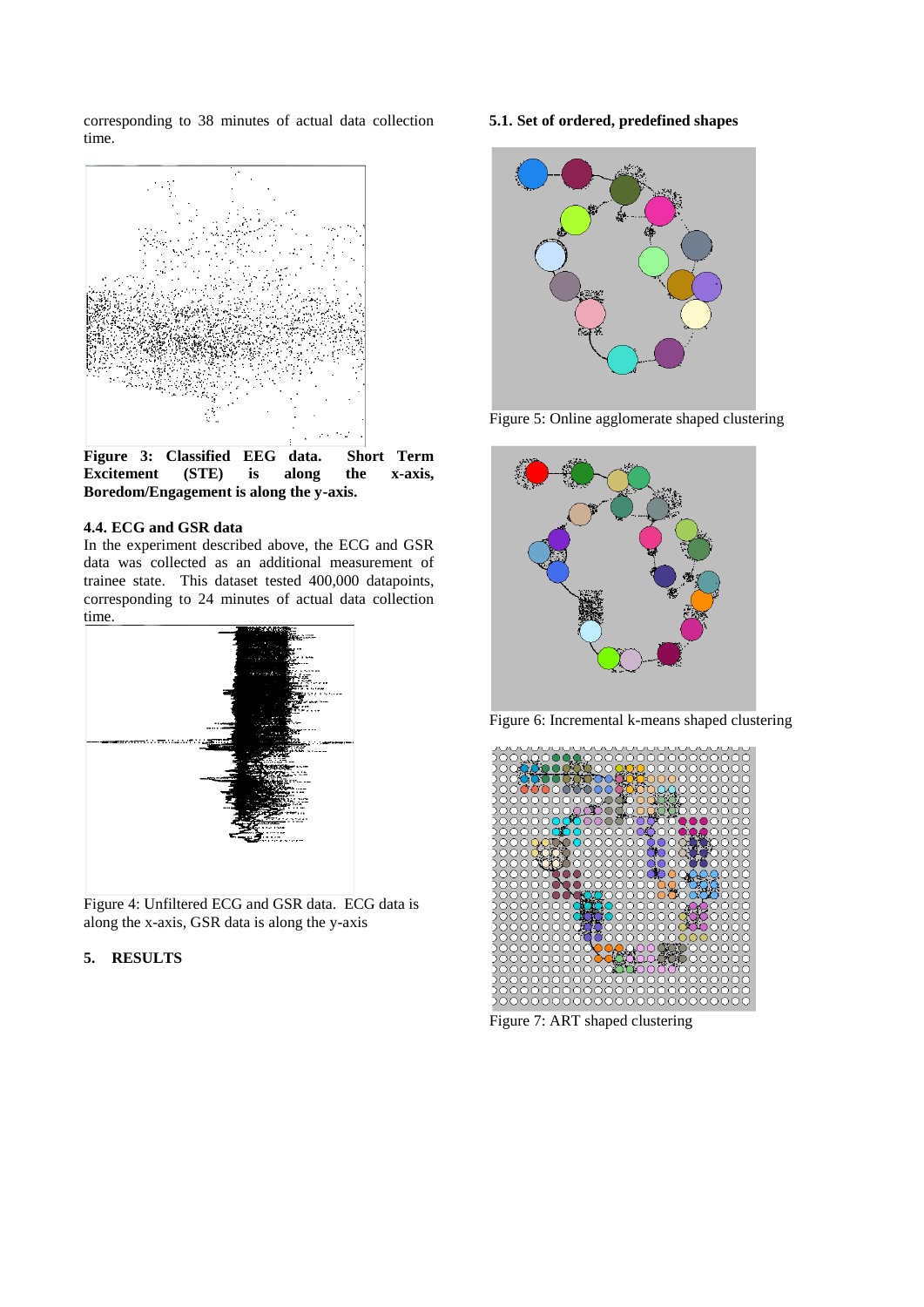

Figure 8: GNG shaped clustering

# **5.2. Set of random, predefined shapes**



Figure 9: Online agglomerate random shaped clustering



Figure 10: Incremental k-means random shaped clustering



Figure 11: ART random shaped clustering



Figure 12: GNG random shaped clustering

# **5.3. Classified EEG data**



Figure 13: Online agglomerate EEG clustering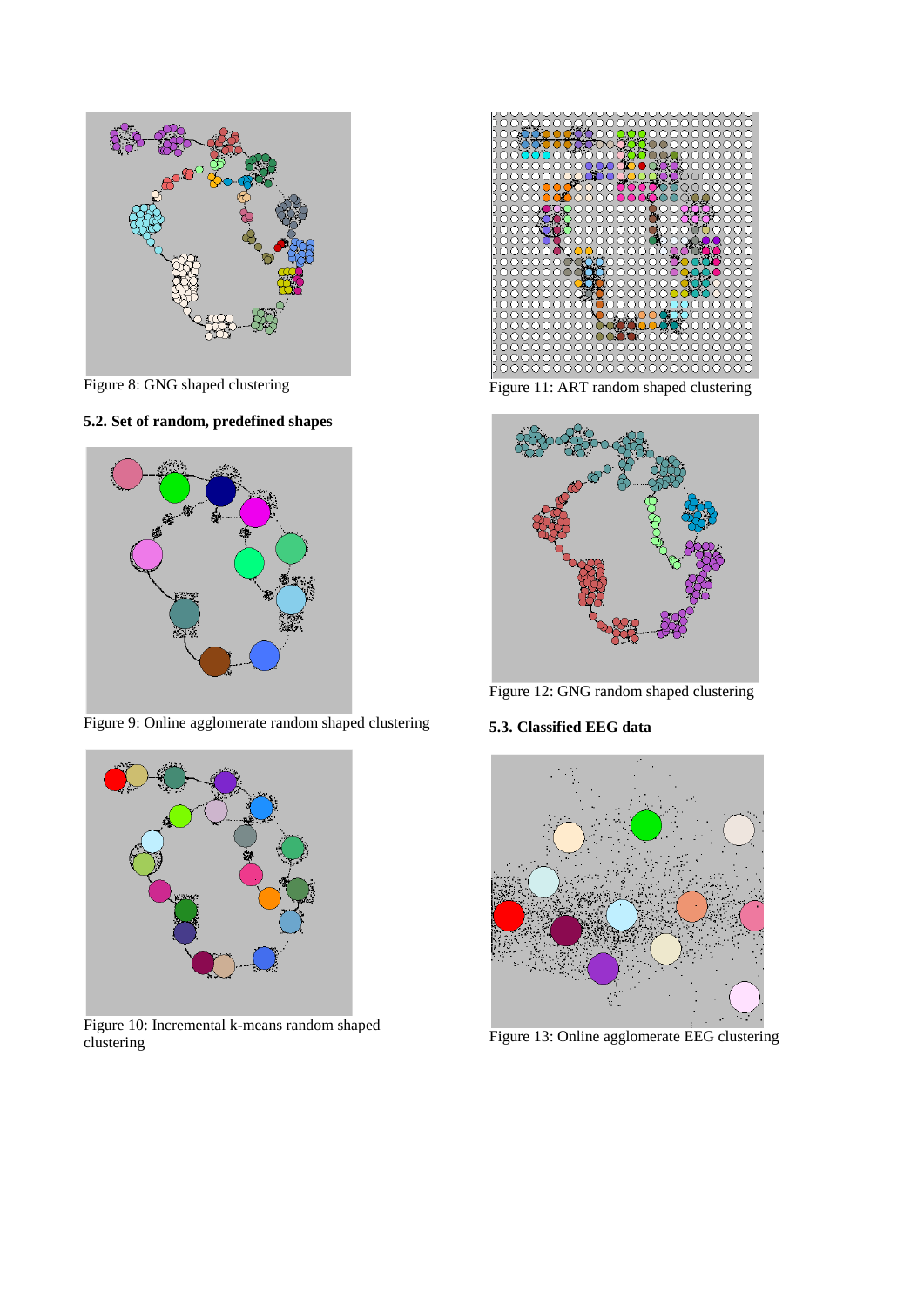

Figure 14: Incremental k-means EEG clustering



Figure 15: ART EEG clustering



Figure 16: GNG EEG clustering

# **5.4. ECG and GSR data**

Online agglomerate clustering did not complete this successfully within allotted time, and failed to deal with the problem of infinite length.



Figure 17: Incremental k-means ECG/GSR clustering



Figure 18: ART ECR/GSR clustering



Figure 19: GNG ECR/GSR clustering

# **5.5. Time Analysis**

All experiments were run, single-threaded and overnight with no interference on a 2.67 GHz processor with 4GB of RAM. Data was cached before clustered. Time was stopped for screen-drawing so as not to bias algorithms, such as ART and GNG, where data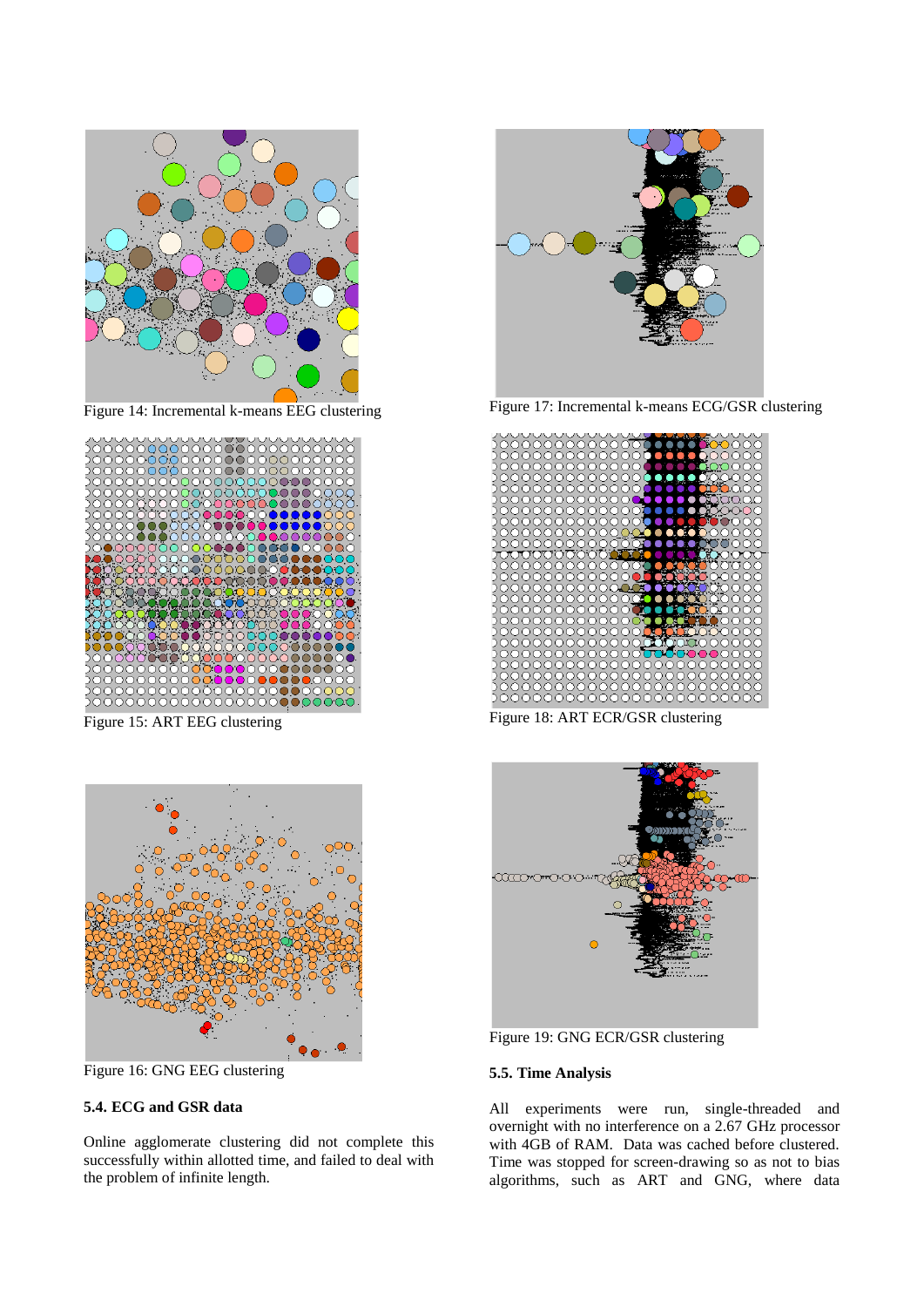visualization is a lengthier. Python version 2.7 was used to handle garbage collection and other programming issues. Integrated DeveLopment Environment (IDLE), a part of Python, was run in a thread separate from processing. Given the high data processing rate of these algorithms, it was determined that the average time over multiple runs would not be required to be analyzed. However, these numbers should be taken as representative rather than guaranteed.

|               | Online      | Incre. k- | <b>ART</b> | <b>GNG</b> |
|---------------|-------------|-----------|------------|------------|
|               | agglomerate | means     |            |            |
|               | clustering  |           |            |            |
| Ordered       | 215         | 69672     | 11707      | 1396       |
| shapes        |             |           |            |            |
| Unordered     | 273         | 27243     | 4560       | 1403       |
| <b>Shapes</b> |             |           |            |            |
| <b>EEG</b>    | 189         | 15648     | 3803       | 801        |
| ECG/GSR       |             | 45511     | 2035       | 472        |

**Table 1: Time analysis of various algorithms (in Hz)**

# **6. DISCUSSION**

### **6.1. Ordered Shapes**

It is worth noting early that the size of the clusters in each of the first two algorithms are not a function of the true size, which is difficult for visualization purposes. However, the overall trend can be seen, so this is of little concern. In a time analysis, incremental k-means outperformed all other methods, with generally good responses from ART and GNG.

Agglomerate clustering does an excellent job of capturing the major data clusters, while missing the smaller clusters, and generally maintaining a fairly stable number of clusters. It hits the fifteen cluster limit, but at a generally acceptable time. Hitting this limit causes it to miss several of the smaller circles, and it classifies these as generally transitory states.

K-means, while correctly classifying many of the smaller clusters, and correctly classifying the larger clusters, misclassifies the edge-bound circle and two of the squares as a few different classes. It cannot merge these due to the deficiency of the algorithm.

ART does a successfully captures the meaning in the smaller clusters, but generally over-classifies the larger shapes. GNG, however, classifies the obvious shapes with very little error and acceptable time performance.

### **6.2. Randomized Shapes**

In general, the performance of the incremental clustering algorithms did not degrade with the randomization of the data points. ART, however, randomization of the data points. narrows in the clusters that it is classifying, while GNG nearly completely fails to isolate individual classes of underlying structure. This behavior of the GNG algorithm is noted in other locations (Ancona, Ridella, Rovetta & Zunino, 1997).

#### **6.3. EEG**

The EEG dataset has no easily apparent patterns, but it does have locations of more data presentation instead of less. Online agglomerate clustering fails to find the patterns in the striated middle bands, as does k-means, and GNG. ART, however, classifies x-dimensional bands, which are likely to be the observed states. Additionally, outliers, which are likely to be noise, are classified into a classes of outliers in GNG and ART, but not in the online clustering algorithms.

### **6.4. GSR/ECG**

The final dataset deals with a large amount of data to be processed, and is indicative of the worst-case, real-life situations where these algorithms may be used to classify trainee state. This data was collected at a sampling rate of 500 Hz, which puts a significant speed test on each of these algorithms. Online agglomerate clustering fails to finish classification in time. GNG also fails to complete in time, but it is worth noting that this is only by a slim margin of 472 Hz, rather than 500.

With additional speedups found in high performance computing, or simply a faster processor, it is possible that this algorithm would finish in time. However, it is worth noting that any real-life usage will likely be in more than two dimensions.

This is the second set of data with no readily determinable pattern. Incremental k-means expresses this as a series of unmerged clusters, while ART expresses this as roughly 20 striated bands. ART completely fails to capture the heartbeat, which is the most important part of the ECG data. Further experiments, which are not shown, show this to be true even at 5 times the imaging resolution.

### **7. CONCLUSION**

The obvious conclusion, as demonstrated in the No Free Lunch Theorem (Wolpert & Macready, 1997), is that no one algorithm works best across all problems. The incremental clustering algorithms performed admirably across the domains of well-defined clustering, while performing quite poorly on real-world data. One of the important takeaways here is that cluster merging is too expensive of a proposition to allow in realtime.

Generally speaking, ART was able to classify well in realtime even when data patterns were not present or not apparent. The clusters formed by ART were of reasonable input size and classification. GNG was able to successfully classify provided that data was in the correct order and that a pattern was apparent, but was a bit slow on problems of high data input rate.

## **8. FUTURE WORK**

Future work in this area will branch into two directions. The first direction will continue to look for algorithms that perform well on this type of data problem, or in the adaption of ART and GNG to classify fewer clusters,